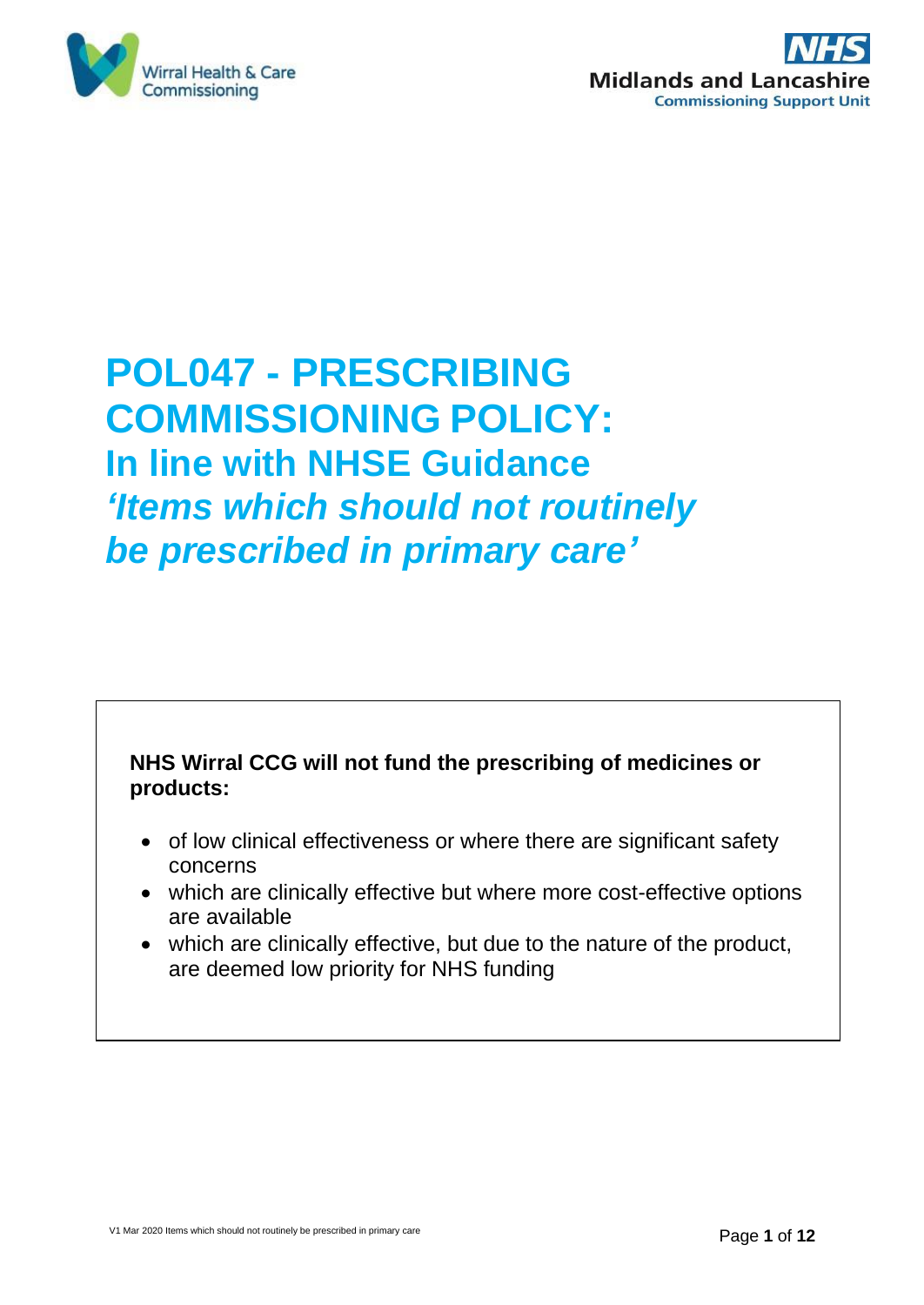



## **Items which should not routinely be prescribed in primary care policy**

| <b>Version</b>           | 1.0                                                                                                                                                                         |
|--------------------------|-----------------------------------------------------------------------------------------------------------------------------------------------------------------------------|
| <b>Ratified By</b>       | QP                                                                                                                                                                          |
| <b>Policy Number</b>     | POL <sub>047</sub>                                                                                                                                                          |
| <b>Date Ratified</b>     | 31/03/2020                                                                                                                                                                  |
| Author                   | Caroline Wake, Medicines Optimisation Pharmacist,<br>Wirral Medicines Management Team, Midlands and<br>Lancashire Commissioning Support Unit<br>On behalf of NHS Wirral CCG |
| <b>Local Changes</b>     | Reviewed in line with NHSE June 2019 Items which should<br>not routinely be prescribed in primary care guidance                                                             |
| <b>Issue Date</b>        | January 2020                                                                                                                                                                |
| <b>Review Date</b>       | January 2022                                                                                                                                                                |
| <b>Intended Audience</b> | GP practices and other local providers linked to the Clinical<br>Commissioning Group prescribing budget                                                                     |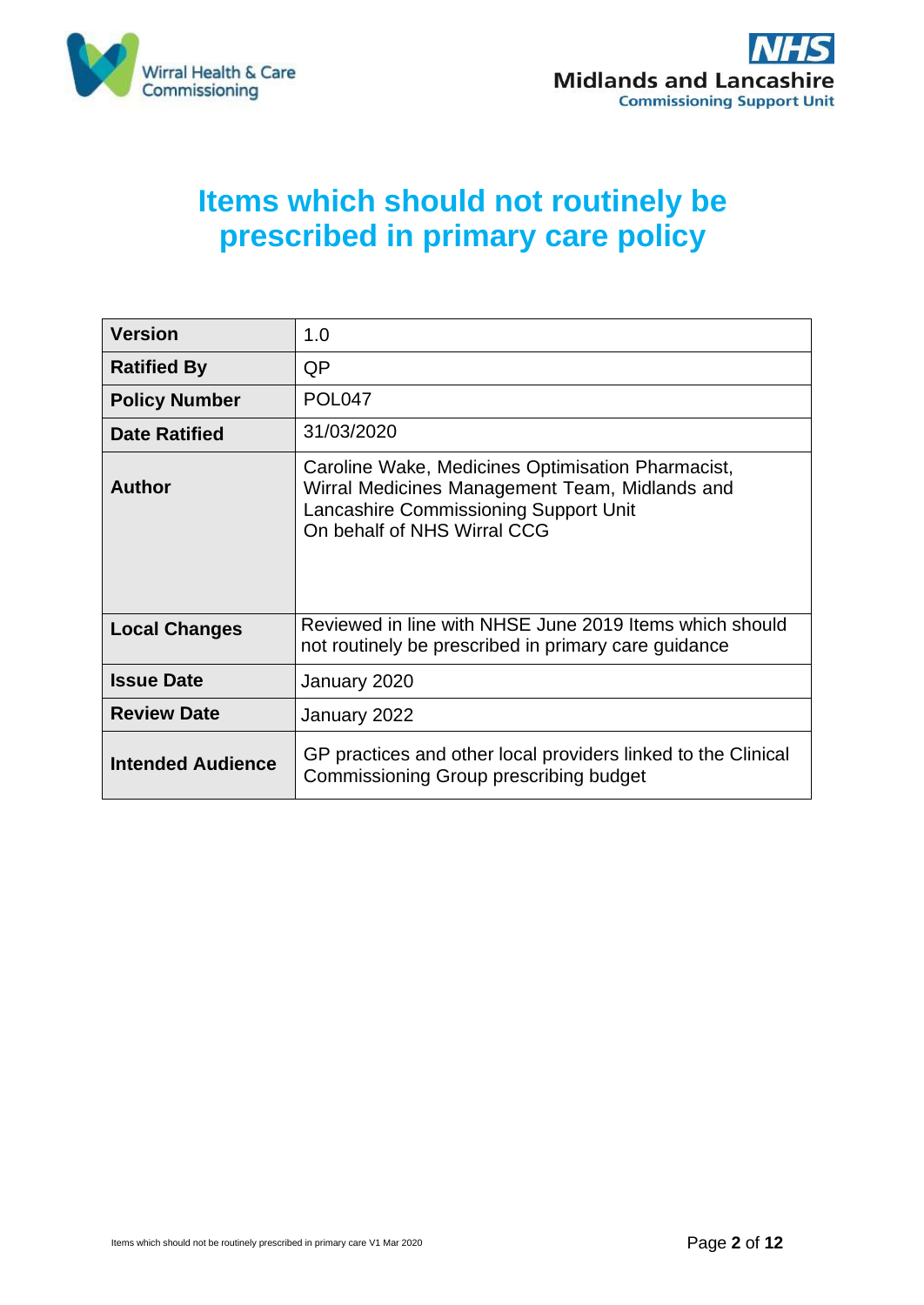



## **Contents**

| <b>Section</b> | <b>Description</b>                                                                   | Page           |
|----------------|--------------------------------------------------------------------------------------|----------------|
| 1              | Introduction                                                                         | $\overline{4}$ |
| $\overline{2}$ | Background                                                                           | 5              |
| 3              | Scope of this policy                                                                 | 5              |
| $\overline{4}$ | Items which should not routinely be prescribed in<br>primary care prescribing review | 6              |
| 5              | References                                                                           | 10             |
| 6              | Acknowledgements                                                                     | 10             |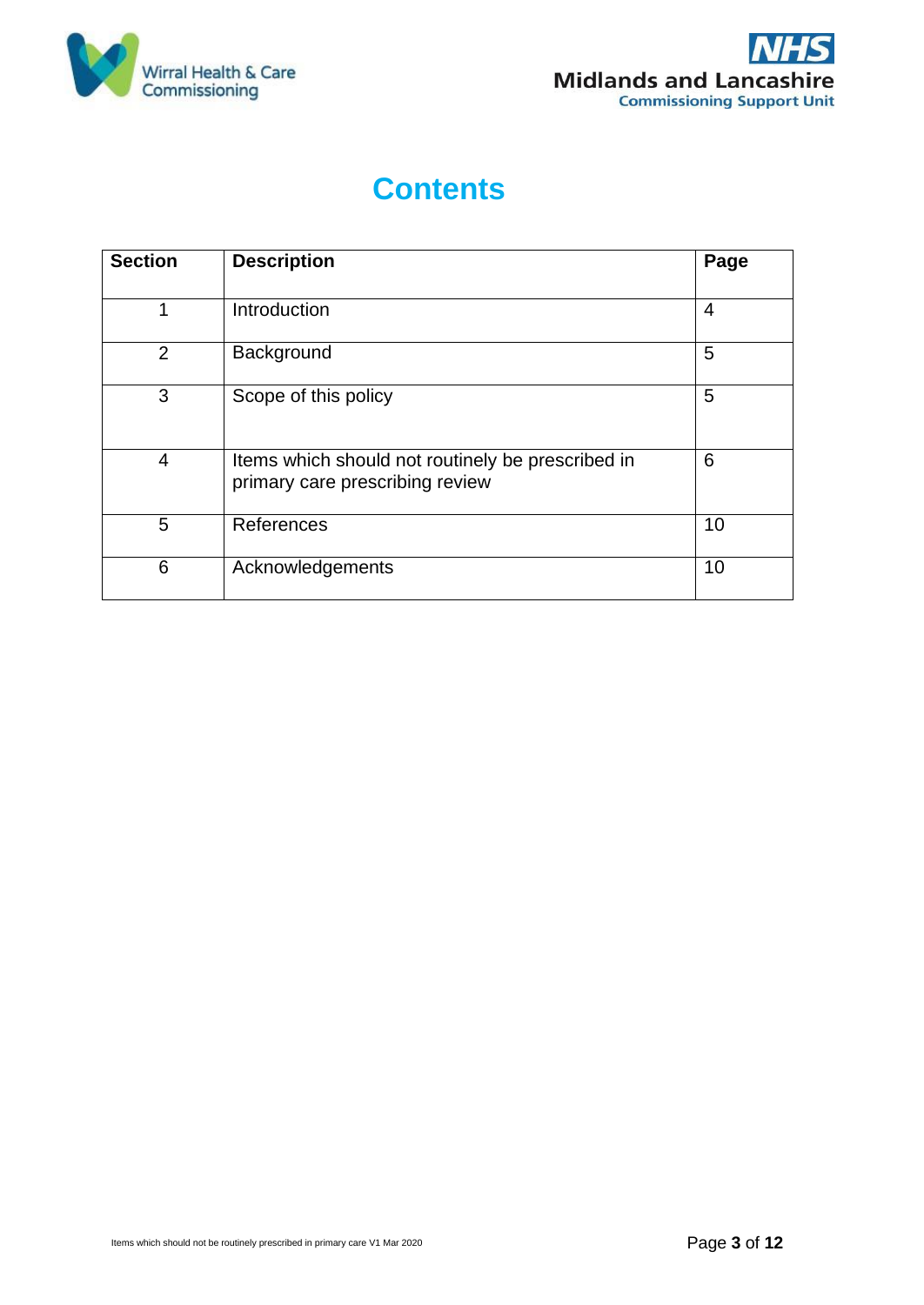



## **Items which should not routinely be prescribed in primary care policy**

## **1. INTRODUCTION**

- 1.1 Last year 1.1 billion prescription items were dispensed in primary care at a cost of £8.8 billion. This cost coupled with finite resources means it is important that the NHS achieves the greatest value from the money that it spends.
- 1.2 In England there is significant variation in what is being prescribed and to whom. Some patients are receiving medicines which have been proven to be relatively ineffective or in some cases potentially harmful, and/or for which there are other more effective, safer and/or cheaper alternatives; there are also products which are no longer appropriate to be prescribed on the NHS.
- 1.3 Since November 2016 the Wirral 'Self-care (over the counter (OTC) and Products of Limited Clinical Value' Prescribing Policy has provided guidance on prescribing in this area for Wirral prescribers.
- 1.4 From January 2020 the CCG will separate this policy into two separate policies – the policy for 'Self-care OTC' and an additional policy for the 'Products of Limited Clinical Value' which will be aligned to the national term which is 'Items which should not routinely be prescribed in primary care'.
- 1.5 The NHS Wirral Items which should not routinely be prescribed in primary care policy is based on the NHS England/NHS Clinical Commissioners Guidance for CCGs (version 2, June 2019). Please see link below: [https://www.england.nhs.uk/publication/items-which-should-not-be-routinely](https://www.england.nhs.uk/publication/items-which-should-not-be-routinely-prescribed-in-primary-care-guidance-for-ccgs/)[prescribed-in-primary-care-guidance-for-ccgs/](https://www.england.nhs.uk/publication/items-which-should-not-be-routinely-prescribed-in-primary-care-guidance-for-ccgs/)
- 1.6 There is a crossover with self-care between conditions for which over the counter items should not be routinely prescribed and the items which should not routinely be prescribed in primary care. There are 25 items which should not routinely be prescribed in primary care, some of these items can be bought over-the-counter. They are;
	- Glucosamine and chondroitin
	- Herbal treatments
	- Homeopathy
	- Lutein and antioxidants
	- Omega-3 fatty acid compounds and
	- Rubefacients (excluding topical NSAIDs)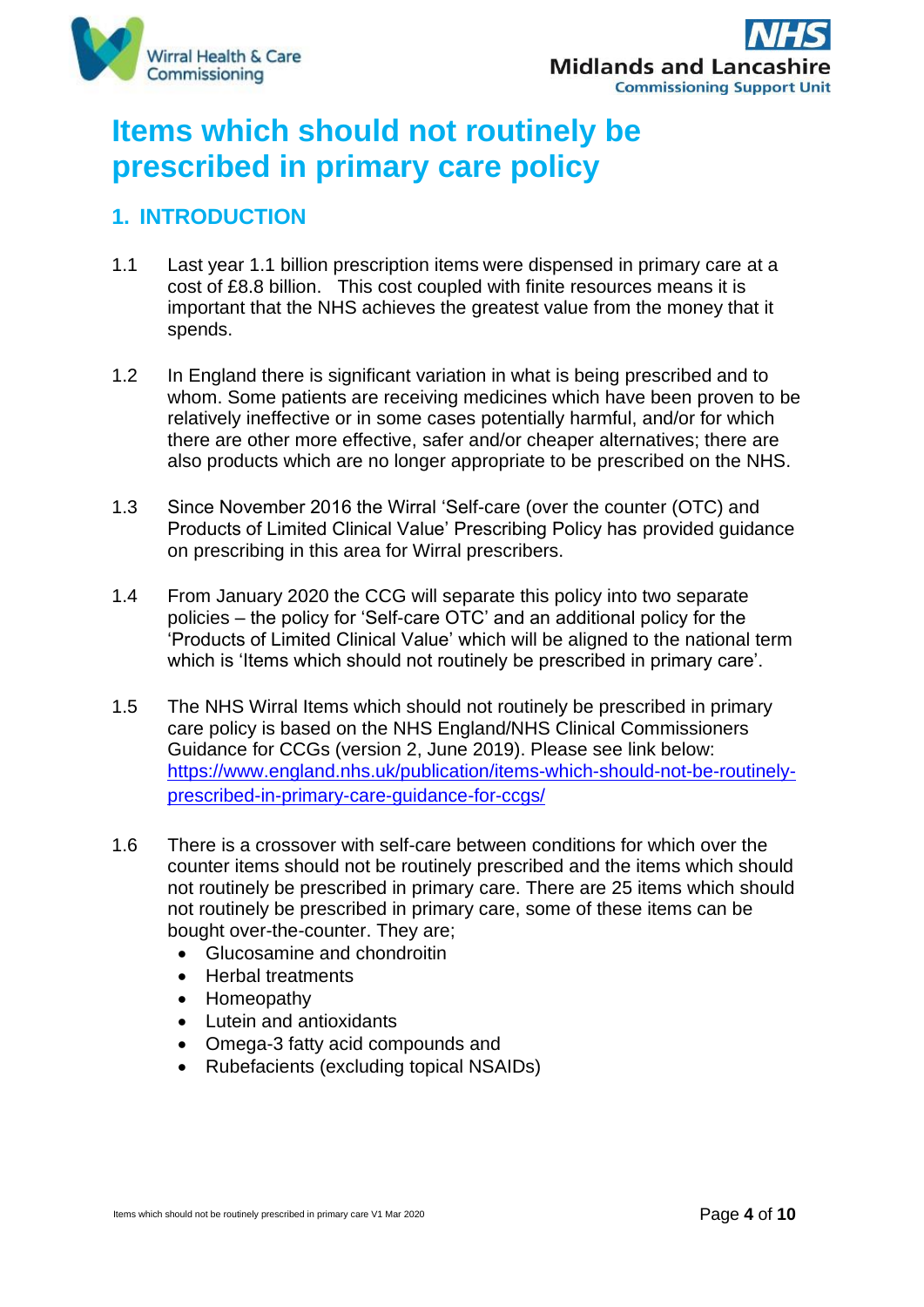

## **2. BACKGROUND**

- 2.1 In 2017, NHS England and NHS Clinical Commissioners established a working group and were tasked with identifying products which should no longer be routinely prescribed in primary care.
- 2.2 Following a period of consultation (July to October 2017), final guidance on eighteen items was published in November 2017.
- 2.3 The guidance was reviewed in Autumn 2018 and following further consultation (November 2018 to February 2019), the second iteration of the guidance was published in June 2019. This included one updated item (rubefacients) and the addition of seven new items.
- 2.4 The guidance document, Items which should not routinely be prescribed in primary care: Guidance for CCGs (version 2, June 2019) details seventeen recommendations and one updated recommendation (rubefacients) from the original 2017 guidance and seven new recommendations.
- 2.5 The working group identified products which fell into one or more of the following:
	- Items of low clinical effectiveness, where there is a lack of robust evidence of clinical effectiveness or there are significant safety concerns
	- Items which are clinically effective but where more cost-effective options are available, including products which have been subject to excessive price inflation
	- Items which are clinically effective, but due to the nature of the product, are deemed low priority for NHS funding
- 2.6 The NHS Wirral Items which should not routinely be prescribed in primary care policy is aligned to recommendations made in [NHS England/NHS](https://www.england.nhs.uk/wp-content/uploads/2019/08/items-which-should-not-routinely-be-prescribed-in-primary-care-v2.1.pdf)  [Clinical Commissioners Guidance for CCGs.](https://www.england.nhs.uk/wp-content/uploads/2019/08/items-which-should-not-routinely-be-prescribed-in-primary-care-v2.1.pdf)

## **3. SCOPE OF THIS POLICY**

- 3.1 This policy has been aligned to national guidance and sets out Wirral Clinical Commissioning Group's approach to ensure that prescribing of certain products in the following circumstances is stopped and to support prescribers in implementing this decision:
	- Medicines or products of low clinical effectiveness or where they are significant safety concerns
	- Medicines or products which are clinically effective but where more cost-effective options are available
	- Medicines or products which are clinically effective, but due to the nature of the product, are deemed low priority for NHS funding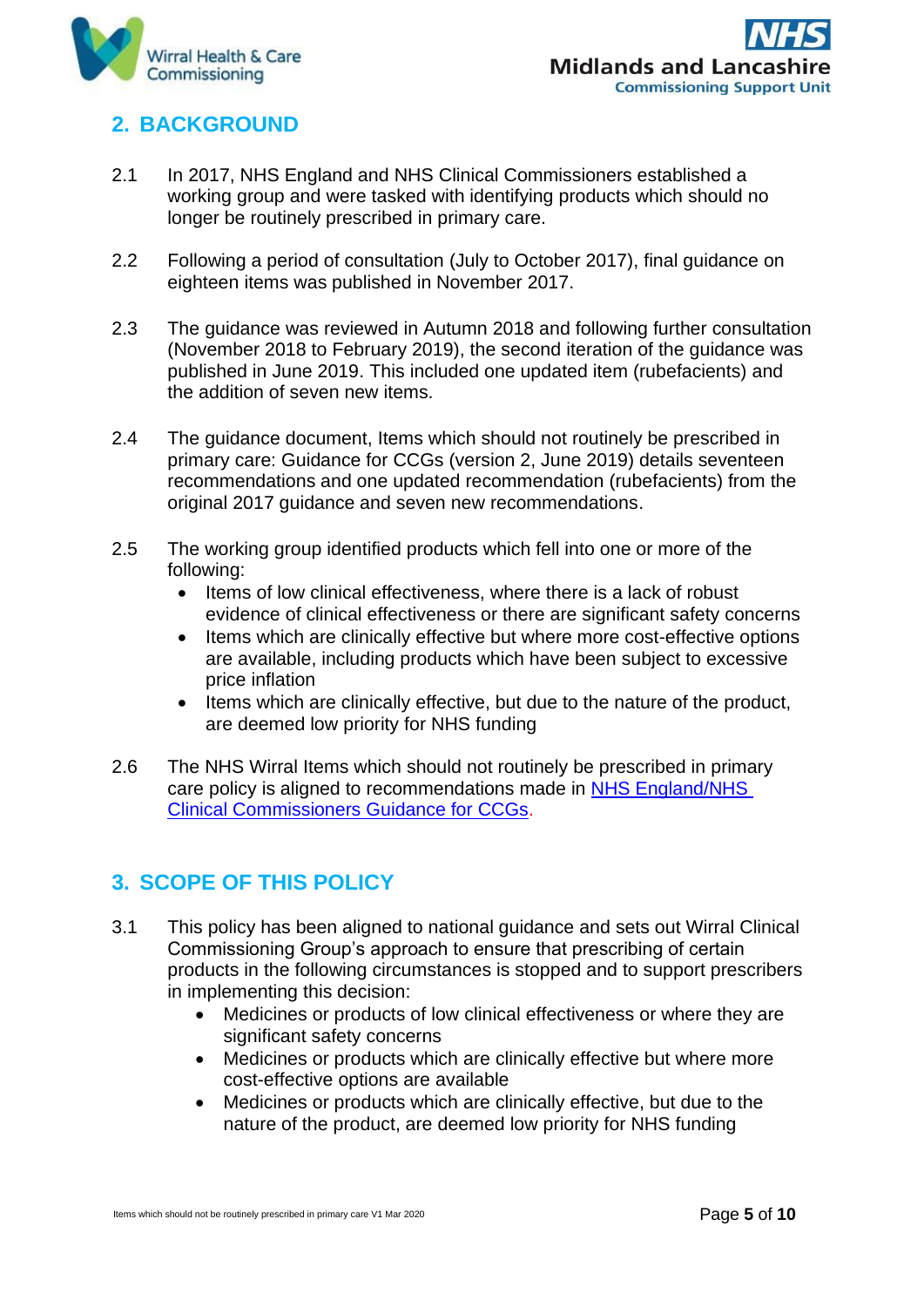

- 3.2 Please see page 6 for the medicines or products which should not routinely be prescribed in primary care in Wirral CCG.
- 3.3 This policy will ensure equity of service for all Wirral residents and will allow the same expectation of what will be provided in primary care in Wirral.
- 3.4 This policy applies to all clinicians who prescribe for patients in Wirral CCG and to all who make recommendations for others to prescribe within primary care in Wirral.

#### **4. ITEMS WHICH SHOULD NOT ROUTINELY BE PRESCRIBED IN PRIMARY PRESCRIBING REVIEW**

- 4.1 Wirral CCG has a duty to ensure that the local NHS budget is spent in an appropriate way.
- 4.2 All clinicians who prescribe for patients in Wirral CCG and all who make recommendations for others to prescribe within primary care in Wirral are expected to implement this policy.
- 4.3 It is anticipated that no new patients will be started on any of the products included in this policy from the date of its publication.
- 4.4 For patients who have been established on a product for some time, it may be necessary to explore further options, or seek further management advice prior to deprescribing.
- 4.5 Patients who are not eligible for treatment under this policy may be considered on an individual basis where their GP or Consultant believes exceptional clinical circumstances exist that warrant deviation from the rule of this policy.
- 4.6 Implementation of the policy will be monitored via prescribing data.

#### **Rationale for discontinuation**

| Drug             | <b>Rationale</b>                                                      |
|------------------|-----------------------------------------------------------------------|
| <b>Aliskiren</b> | NICE hypertension guidance states there is insufficient               |
|                  | evidence of its effectiveness to determine its suitability for use in |
|                  | resistant hypertension. Whilst aliskiren has shown comparable         |
|                  | efficacy to other antihypertensive agents in terms of blood           |
|                  | pressure reduction, its effects on mortality and long-term            |
|                  | morbidity are currently unknown.                                      |
|                  | Aliskiren has a RAG status of BLACK in Pan Mersey.                    |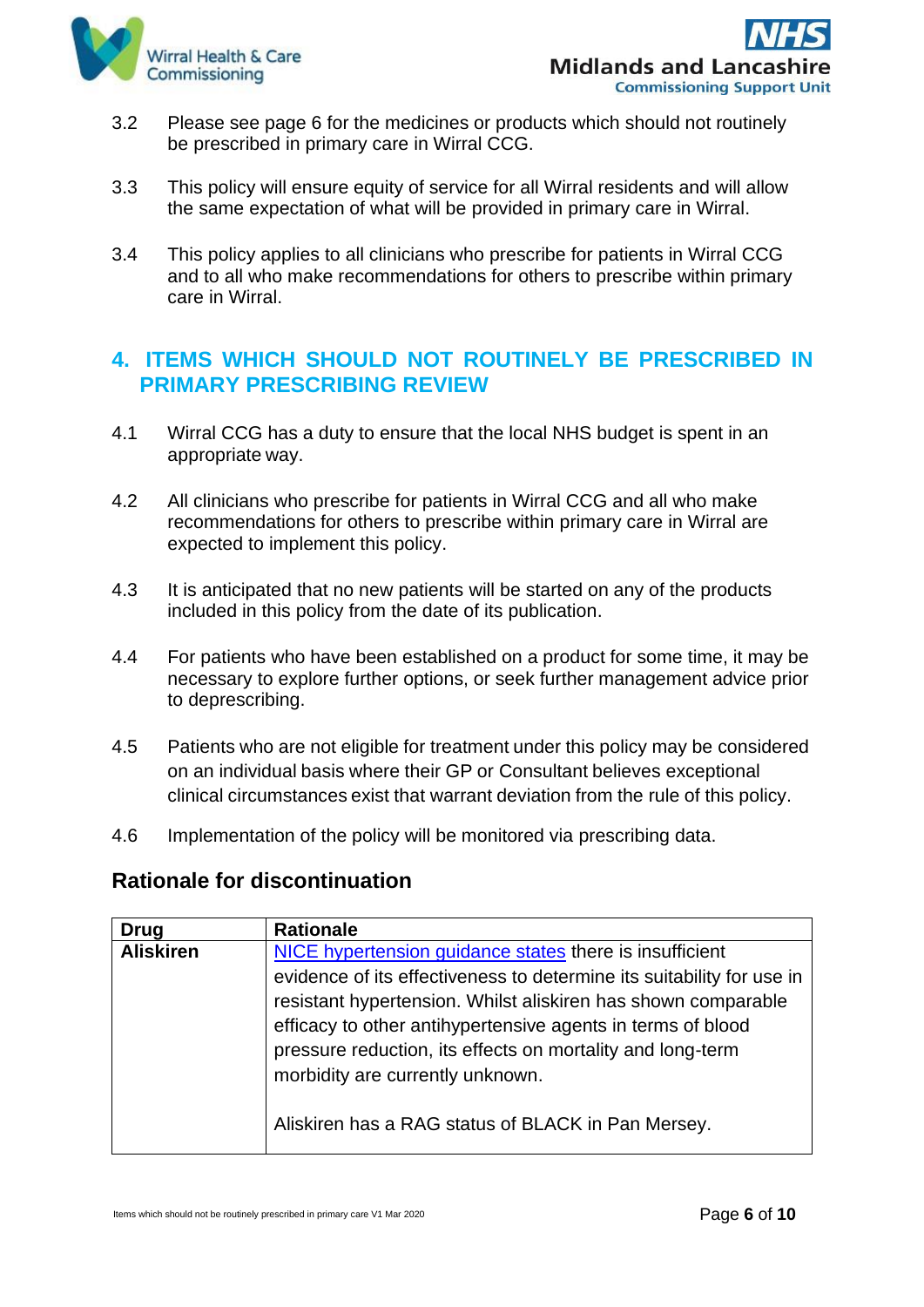

**Midlands and Lancashire Commissioning Support Unit** 

| <b>Amiodarone</b>                                                                       | Amiodarone is used to treat severe cardiac rhythm disorders but<br>also has the potential to cause severe toxicity and side-effects<br>and must be closely monitored. NICE advice in their quidance<br>for Atrial Fibrillation that amiodarone should not be used for<br>long-term rate control.                                                                                                                                                                                                                                                                                |
|-----------------------------------------------------------------------------------------|---------------------------------------------------------------------------------------------------------------------------------------------------------------------------------------------------------------------------------------------------------------------------------------------------------------------------------------------------------------------------------------------------------------------------------------------------------------------------------------------------------------------------------------------------------------------------------|
| <b>Bath and</b><br>shower<br>preparations<br>for dry and<br>pruritic skin<br>conditions | The <b>BATHE</b> study found that there was no evidence of clinical<br>benefit for using bath and shower emollients in the standard<br>management of childhood eczema. 'Leave-on' emollient<br>moisturisers can still be used for treating eczema and these<br>emollients can still be used as soap substitutes.                                                                                                                                                                                                                                                                |
| Co-proxamol                                                                             | Co-proxamol is a painkiller which was withdrawn in 2005 due to<br>safety concerns. All marketing authorisations were cancelled at<br>the end of 2007. There remains some prescribing of co-<br>proxamol (which is now unlicensed) at a cost of over £100 per<br>box.<br>Co-Proxamol has a RAG status of BLACK in Pan Mersey.                                                                                                                                                                                                                                                    |
| <b>Dosulepin</b>                                                                        | Dosulepin (formerly known as dothiepin) is an antidepressant.<br>NICE recommends that it is not used for new patients due to<br>safety concerns. There are many newer anti-depressants.<br>Dosulepin has a RAG status of BLACK in Pan Mersey.                                                                                                                                                                                                                                                                                                                                   |
| Prolonged<br>released<br>doxazosin<br>(also known as<br>doxazosin<br>modified release)  | Doxazosin is a drug used to treat hypertension. The modified<br>release (MR) version is more expensive than standard release<br>with no clear benefits.<br>Doxazosin M/R has a RAG status of BLACK in Pan Mersey.                                                                                                                                                                                                                                                                                                                                                               |
| <b>Dronedarone</b>                                                                      | Dronedarone was originally approved to prevent recurrence of<br>atrial fibrillation, or to lower the heart rate in adults who have<br>had or have non-permanent atrial fibrillation. In September 2011<br>this indication was restricted to the maintenance of normal heart<br>rhythm in 'persistent' or 'paroxysmal' atrial fibrillation after<br>normal heart rhythm has been restored. NICE clinical guideline<br>on Atrial Fibrillation puts greater emphasis on rate rather than<br>rhythm control and has clarified the place of dronedarone in the<br>treatment pathway. |
| <b>Immediate</b>                                                                        | Dronedarone has a RAG status of RED in Pan Mersey.<br>Fentanyl, in the form of tablets, lozenges, films and nasal spray,                                                                                                                                                                                                                                                                                                                                                                                                                                                        |
| <b>Release</b><br>Fentanyl                                                              | is an opioid analgesic used for breakthrough cancer pain. There<br>is little evidence it is more effective than oral morphine (such as<br>oramorph) but it is much more expensive. This indicator does<br>not include fentanyl patches, which are not immediate release.                                                                                                                                                                                                                                                                                                        |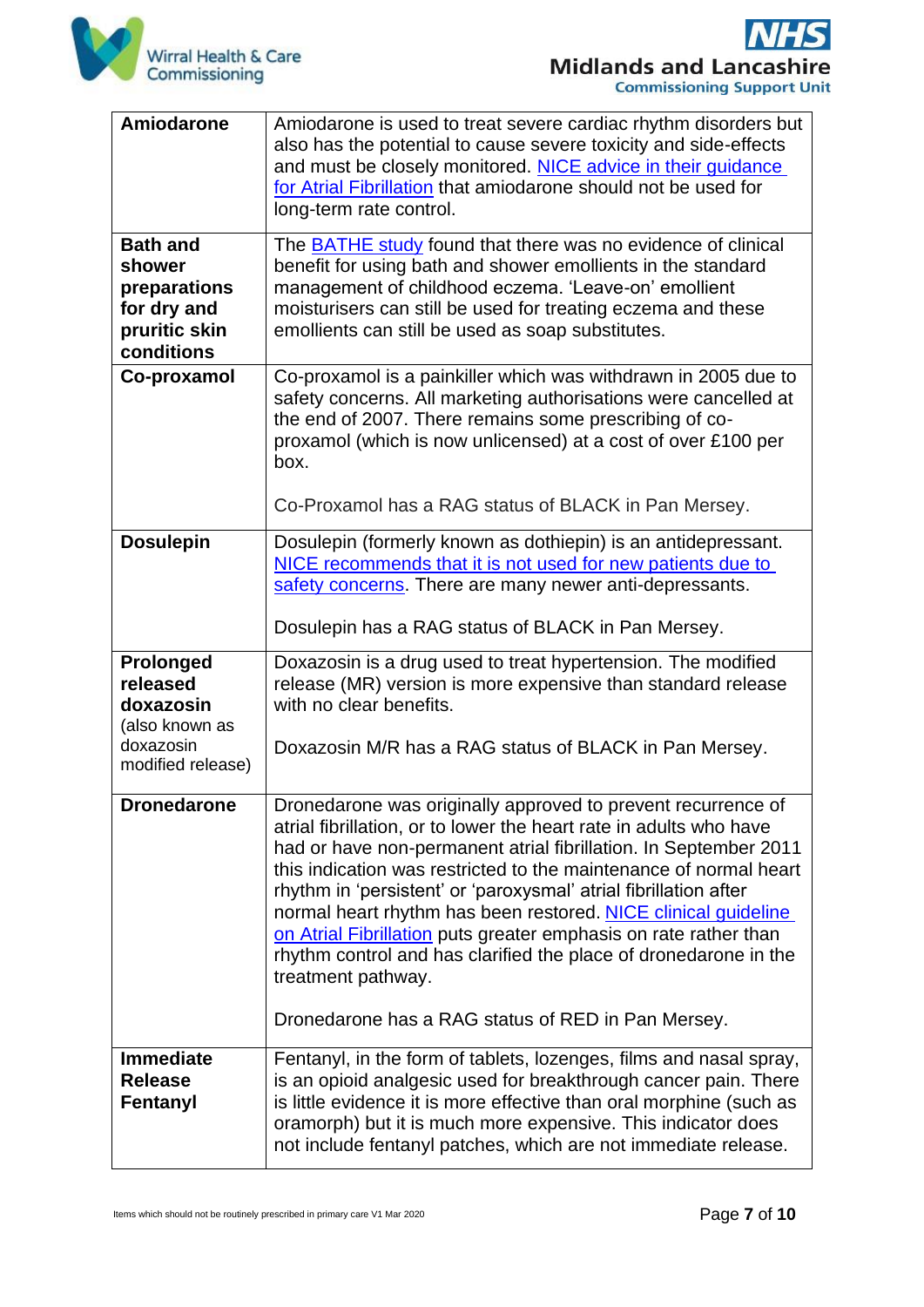

 $\blacktriangleleft$ **Midlands and Lancashire Commissioning Support Unit** 

| Glucosamine<br>and/or<br><b>Chondroitin</b><br><b>Herbal</b>                                 | Glucosamine and chondroitin are nutrition supplements which<br>are taken to improve pain associated with osteoarthritis.<br>However, there is little evidence of benefit and <b>NICE</b> do not<br>recommend their use in osteoarthritis.<br>Under a Traditional Herbal Registration there is no requirement                                                 |
|----------------------------------------------------------------------------------------------|--------------------------------------------------------------------------------------------------------------------------------------------------------------------------------------------------------------------------------------------------------------------------------------------------------------------------------------------------------------|
| treatments                                                                                   | to prove scientifically that a product works. The registration is<br>based on longstanding use of the product as a traditional<br>medicine, and therefore there is a lack of robust evidence of<br>clinical effectiveness for these products.                                                                                                                |
| Homeopathy                                                                                   | In 2010 House of Commons Science and Technology<br>Committee found that the use of homeopathy was not evidence-<br>based, and any benefits to patients was due to placebo effect.                                                                                                                                                                            |
| Lidocaine<br><b>Plasters</b>                                                                 | Lidocaine plasters are licensed for treatment of post herpetic<br>neuralgia, which is a complication of shingles. However, there is<br>limited evidence to the benefit, and they are not included in the<br>recommendations for neuralgia in NICE guidance.<br>Lidocaine has a RAG status of BLACK in Pan Mersey except in<br>limited circumstances.         |
| Liothyronine<br>(including Armour<br>Thyroid and<br>Liothyronine<br>combination<br>products) | Liothyronine is used to treat an underactive thyroid. It has a very<br>high cost and limited evidence. It is sometimes used in<br>combination with levothyroxine in products. Most patients can<br>have symptoms controlled on much cheaper levothyroxine. The<br>manufacturer has been the subject of a Competition and<br>Markets Authority investigation. |
|                                                                                              | Liothyronine has a RAG status of RED within Pan Mersey for<br>newly initiated patients. Armour thyroid has a RAG status of<br><b>BLACK within Pan Mersey.</b>                                                                                                                                                                                                |
| <b>Lutein and</b><br><b>Antioxidants</b>                                                     | Lutein and antioxidants (e.g. zinc, and vitamins A, C and E) are<br>supplements taken for Age Related Macular Degeneration but<br>there is no evidence they work.                                                                                                                                                                                            |
|                                                                                              | Lutein and antioxidants have a RAG status of BLACK in Pan<br>Mersey.                                                                                                                                                                                                                                                                                         |
| <b>Minocycline for</b><br>acne                                                               | Minocycline is mainly used for acne, however there are various<br>safety risks associated with its use. NICE CKS advises<br>Minocycline is not recommended for use in acne as it is<br>associated with an increased risk of adverse effects such as<br>drug- induced lupus, skin pigmentation and hepatitis.                                                 |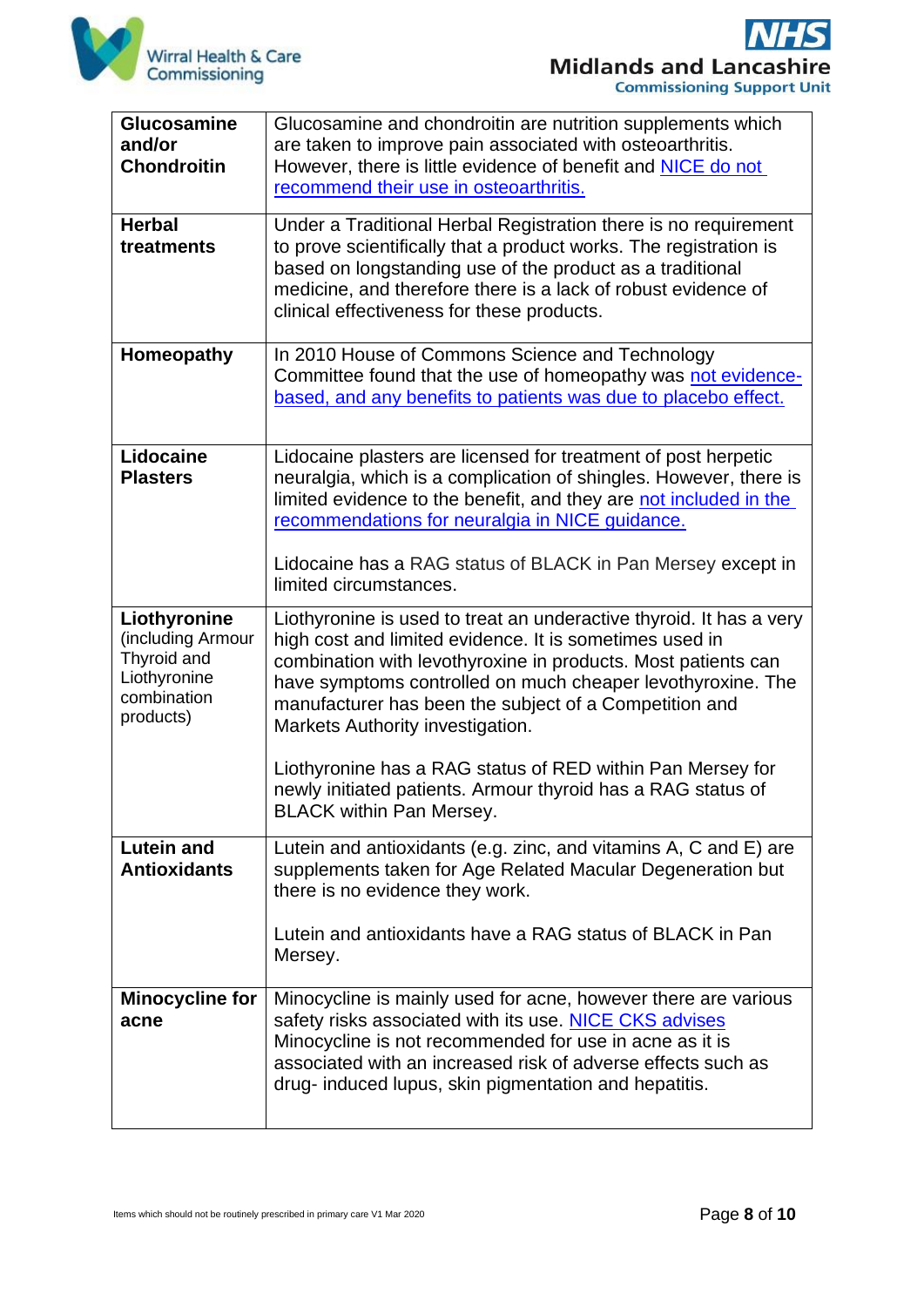

**Midlands and Lancashire Commissioning Support Unit** 

| <b>Needles for</b><br><b>Pre-Filled and</b><br><b>Reusable</b><br><b>Insulin Pens</b>                         | Insulin pen needles range in price between approximately £3.95<br>to £30.00 per box. There is no evidence that suggests that there<br>are any significant differences between brands of needles,<br>although there are recommendations about length of needle.<br>NHS England is promoting the use of lower cost needles, i.e.<br>those under £5 per box, which are already in widespread use<br>across the NHS. |
|---------------------------------------------------------------------------------------------------------------|------------------------------------------------------------------------------------------------------------------------------------------------------------------------------------------------------------------------------------------------------------------------------------------------------------------------------------------------------------------------------------------------------------------|
| <b>Omega-3 Fatty</b><br><b>Acid</b><br><b>Compounds</b>                                                       | Omega-3 fatty acid compounds are licensed to treat elevated<br>triglycerides, but evidence of benefit is weak. NICE recommend<br>that they are not prescribed for primary prevention of<br>cardiovascular disease (or secondary prevention)<br>Omega-3 Fatty Acid Compounds has a RAG status of BLACK in<br>Pan Mersey except in limited circumstances.                                                          |
| Oxycodone<br>and naloxone<br>combination<br>product                                                           | Oxycodone is an opioid analgesic used to treat severe pain.<br>Naloxone is added to reduce constipation. The combination<br>product is expensive, and the benefit is unclear.<br>Targinact has a BLACK RAG status on Pan Mersey for chronic<br>pain and is GREY for restless legs syndrome.                                                                                                                      |
| <b>Paracetamol</b><br>and tramadol<br>combination<br>product                                                  | Prescribing the combination product of paracetamol and<br>tramadol costs more than prescribing the preparations<br>separately. The doses are also different (32.5mg of tramadol,<br>325mg of paracetamol) than those generally used (50mg<br>tramadol, 500mg paracetamol).<br>Paracetamol and tramadol have a RAG status of BLACK in Pan<br>Mersey                                                               |
| Perindopril<br>arginine                                                                                       | Perindopril arginine is an ACE inhibitor used in heart failure,<br>hypertension, diabetic nephropathy and prophylaxis of<br>cardiovascular events. A different salt (perindopril erbumine) is<br>considerably cheaper, and the arginine form does not provide<br>any additional clinical benefit.                                                                                                                |
| <b>Rubefacients</b><br>(excluding topical<br>NSAIDs, such as<br>ibuprofen or<br>diclofenac, and<br>capsaicin) | Rubefacients, deep heat rubs and ointments are used to provide<br>pain relief in musculoskeletal conditions. However, the BNF<br>states that the evidence available does not support the use of<br>topical rubefacients in acute or chronic musculoskeletal pain.<br>This measure excludes topical NSAIDs and Capsaicin as per<br>NHS England guidance.                                                          |